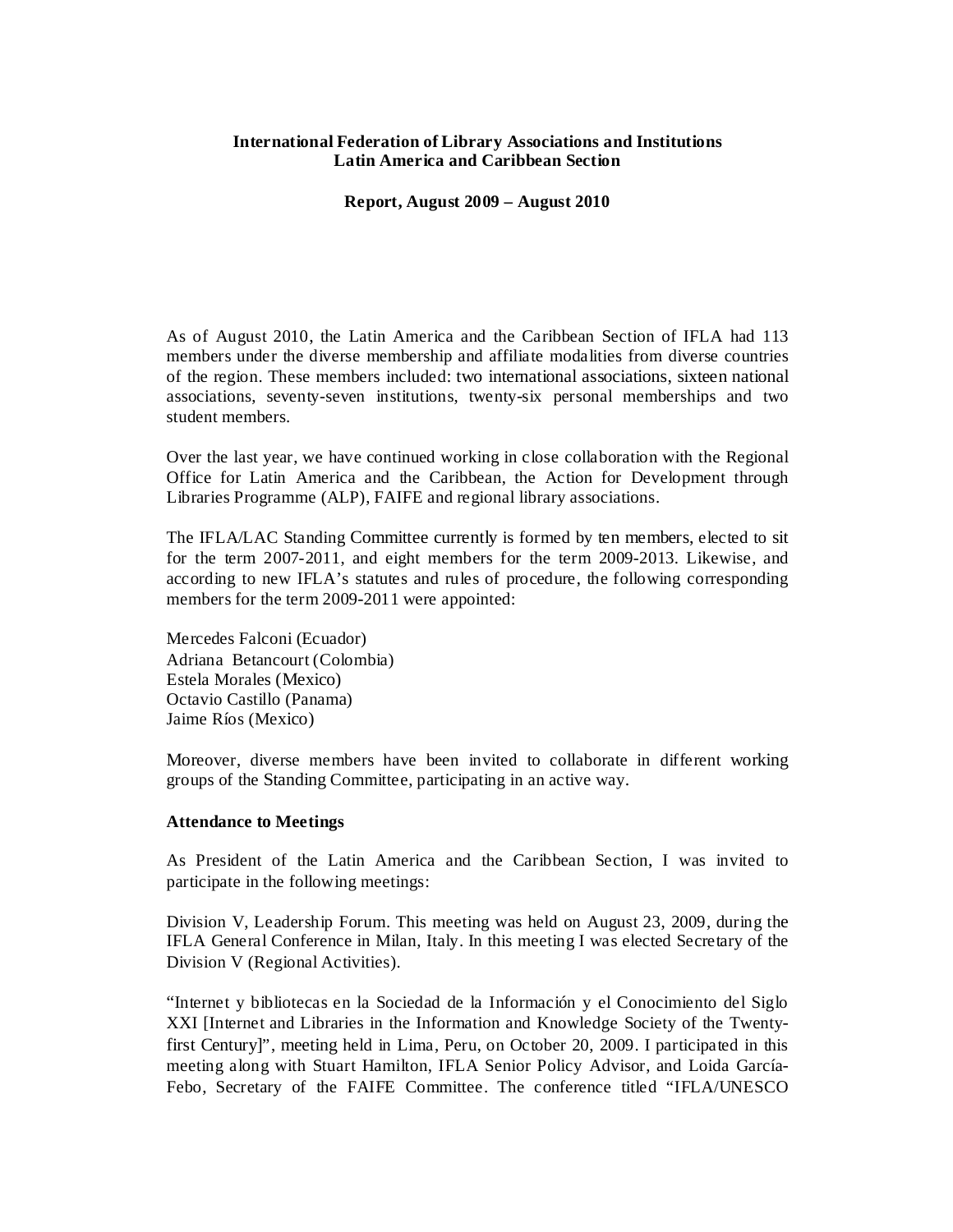Internet Guidelines: the role of libraries in its dissemination and implementation" was presented at this meeting.

"II Seminario Latino Americano y Caribeño de los Servicios Bibliotecarios para Ciegos y Débiles Visuales [Second Latinamerican and Caribbean Seminar on Library Services for the Blind and Vision Impaired]", held in the City of Joao Pesoa, Paraiba, Brazil, from November 20 to 23. The conference titled "Library services for vision impaired users in the age of information" was presented in this meeting.

Participation in the "IFLA Workshop of Experts on Library Statistics," held in the Hague from December 8 to 10, 2009. This workshop was intended to prepare the program and materials for a workshop on statistics role in library advocacy. This workshop is part of the workshops included in the program "Building Strong Library Associations" (BSLA). The workshop shall be offered in Spanish during the IFLA General Meeting in August 2010 in Gothenburg.

Participation with Ana María Talavera (Peru), in the "BLSA Trainers Meeting Workshop," at IFLA Headquarters in The Hague, from July 13 to 16, 2010. The objective of this workshop was to analyze the BSLA Program and to make staffing decisions for the training program for the Colegio de Bibliotecólogos del Perú.

## **Activities with FAIFE**

Work with FAIFE has continued and remained close. We have collaborated in the organization of the following workshops and activities:

Phase Three of the IFLA/FAIFE Workshop on Instructors Training for the IFLA/UNESCO Manifesto, held in Cuzco, Peru, from October 19 to 25, 2009. The purpose of this workshop was to meet with instructors who received training in March 2009 and evaluate the impact of workshops carried out in diverse regions of Peru. Stuart Hamilton, Loida García-Febo and me led this workshop.

Collaboration with the Mexican Librarians Association (AMBAC) for organizing the Workshop on Information Resources for the Prevention of HIV/AIDS, held during the Fortieth Mexican Librarians Association Annual Meeting, in September 2010 at Acapulco, Guerrero. The workshop was sponsored by FAIFE and IFLA/LAC. Alejandra Martínez del Prado from the UNAM (National Autonomous University of Mexico) School of Medicine Libraries served as instructor.

With the support of FAIFE, IFLA/LAC and the AMBAC, the First Latin American Meeting on Libraries and Medical Information Proceedings were published. This meeting was organized and held in November 2008, at the UNAM School of Medicine.

### **Meetings Organization**

The Latin America and Caribbean Internship Program in Library Technologies was organized and coordinated. This event was held from September 17 to October 16, 2009. Fifteen libraries from the following countries participated: Guatemala, El Salvador, Honduras, Nicaragua, Costa Rica, Panamá, Peru, Bolivia, Ecuador, Paraguay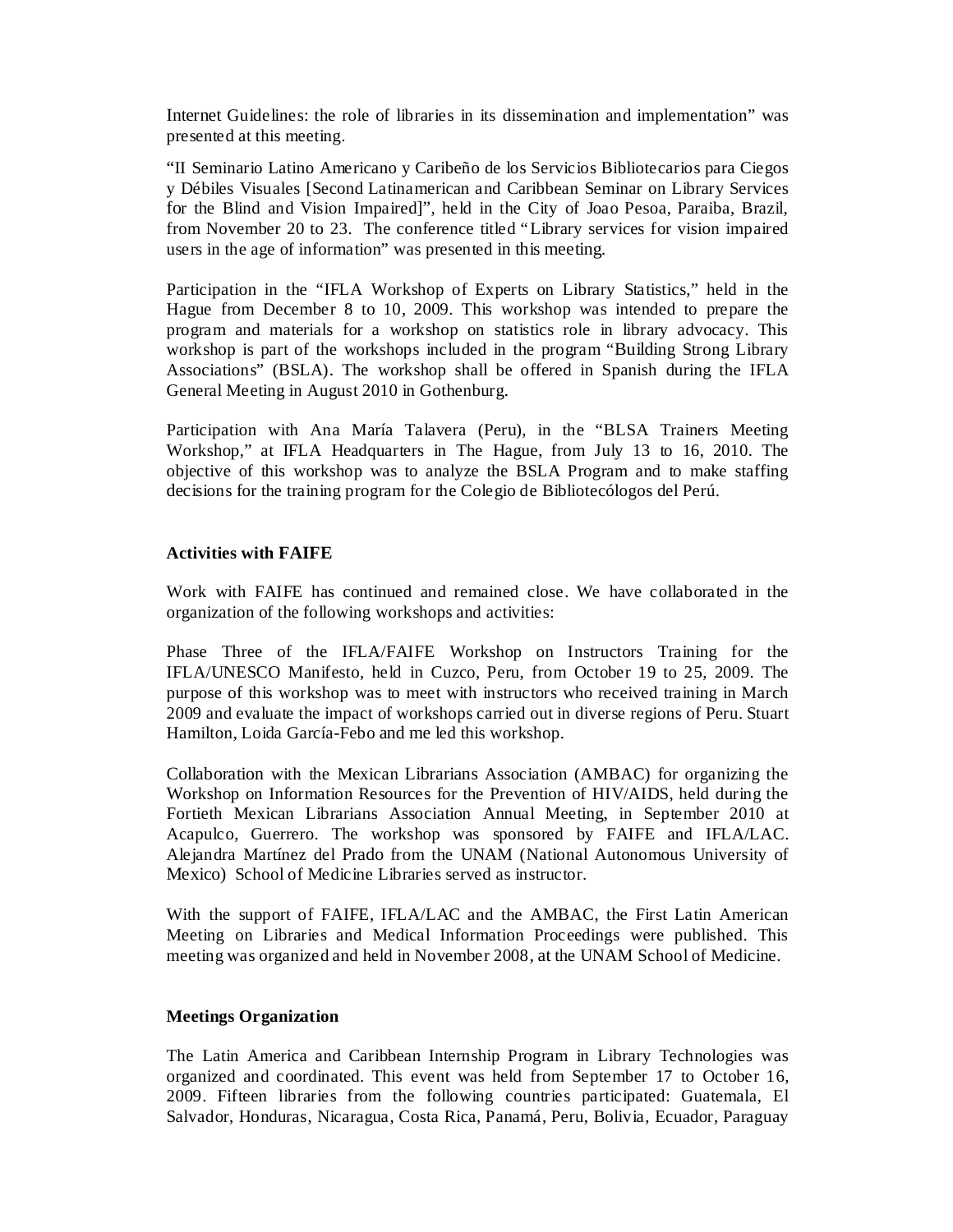and Mexico. Fifty applications were received to participate in the program. The selection was carried out taking into account advice and opinions from the IFLA/LAC Standing Committee members and library associations of the region.

The program was conceived as a training strategy to allow participants "to learn by doing and seeing," in order to improve the professional practice of librarians in Latin America through direct involvement in the actual workplace. This experience was complemented by a set of conferences and lectures on real experiences and procedures by librarians and scholars from the General Direction for Libraries and the University Center for Library Science Research (CUIB) of UNAM. The program also included visits to libraries that have excelled in the application of information technology in their activities and services. Participants pledged to share and multiply the internship experience among colleges and institutions of their respective countries, in collaboration with local library associations.

ALP Program Coordinator Fiona Bradley, Ana María Talavera (Peru), and me met from June 14 to 16, 2010, with the Colegio de Bibliotecólogos del Perú and a group of outstanding Peruvian librarians in Lima, Peru. The purpose of this meeting was to develop a work plan for the BSLA program in that country for the period 2010-2011.

Program: "Library Services in Latin America/Servicios Bibliotecarios en América Latina". This program was organized in conjunction with REFORMA (the National Association to Promote Library and Information Services to Latinos and the Spanish-Speaking in the United States of America), and took place as part of the American Library Association Annual Conference, June 24 to 29, 2010 in Washington, D.C. The program's purpose was to provide a forum for Latin American librarians to show their colleagues working with Latino communities in the United States innovative and successful cases developed in Latin America libraries and thereby promote an exchange of experiences on these matters. The call for papers was developed and distributed, and three proposals were selected from among twelve submitted. The selected papers were: "Scope of the cooperation programs of the Library of Congress and the PCC in Latin America"; "The Virtual Library of Latin America" and "Program to promote reading through mobile libraries: an opportunity for children in deprived areas of Tegucigalpa".

IFLA General Conference in Gothenburg. A call for papers was elaborated and disseminated among librarians, academics and other professionals to participate in the IFLA/LAC Conference in Gothenburg. Ten submissions were received and evaluated by the Standing Committee, which ultimately selected two. These proposals were included into the Section program along with papers from invited lecturers for being presented at the IFLA Annual Meeting in Gothenburg. The program included the following conferences: "Science visualization in Latin America: the challenge for Library and Information Science in the region during 35 years," Adolfo Rodríguez Gallardo (Mexico); "Open access to cultural heritage in Latin America," Emir José Suaiden (Brazil); " Information systems and models to assemble—actions within an underprivileged district in Lima, Peru," Guillermo García Capcha (Peru); "Copyright exceptions benefitting libraries: the situation in Latin America and the Caribbean," Juan Carlos Fernández Molina (Spain) and José Augusto Chavez Guimares (Brazil).

# **Additional activities**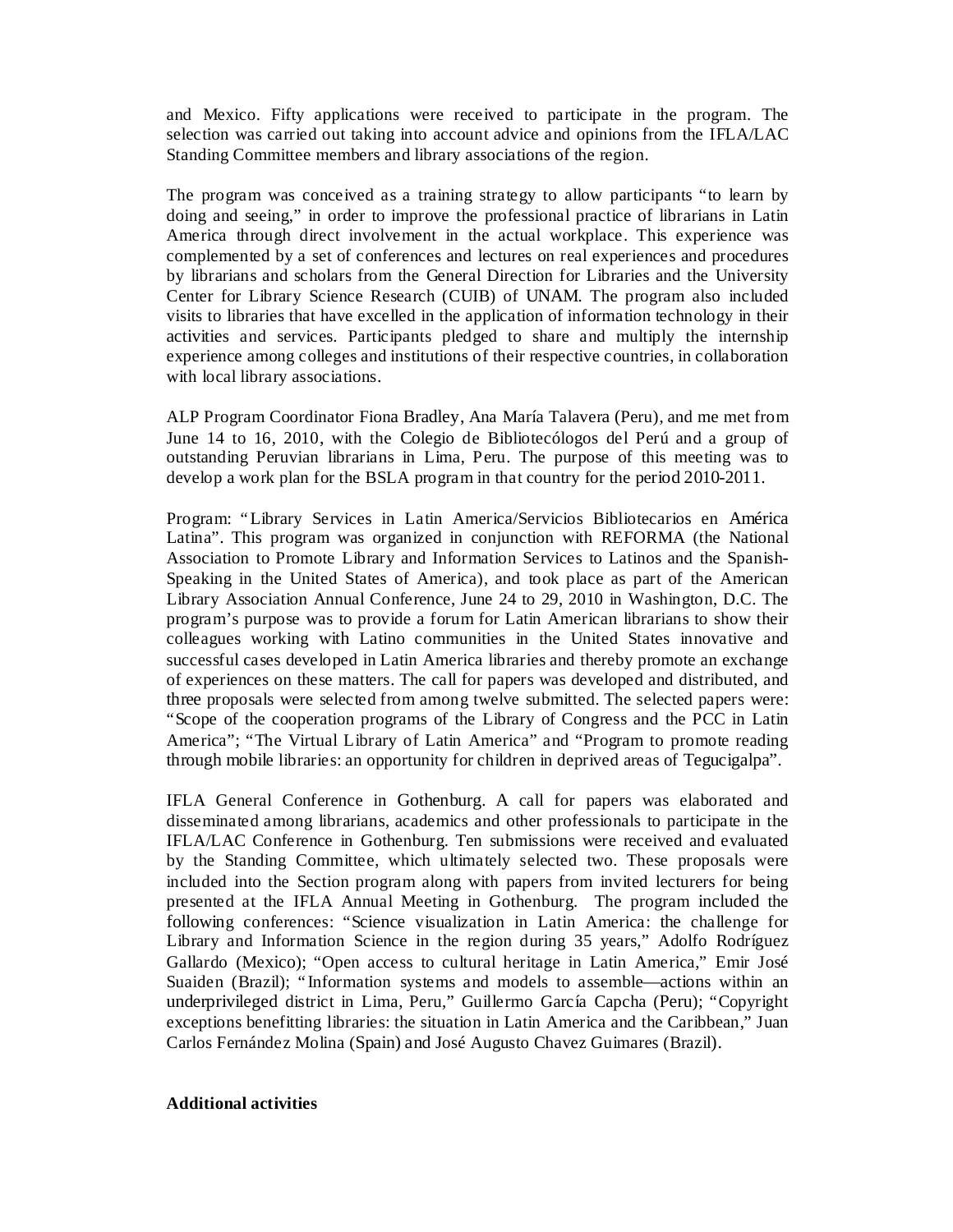The call for papers "IFLA Award to the Best LIS Student Paper 2010," sponsored by the Standing Committee of the IFLA Education and Training Section and the EKZ Company was promoted. It is worthy to point out that two Latin American students received the second and the third prize in this contest. These students were David Ricardo Ramírez Ordóñez (Pontificia Universidad Javeriana. Bogota, Colombia), whose paper titled "Multimedia production in Columbian public libraries: using Creative Commons in public libraries to enrich free multimedia content" was awarded second place, and Jonathan Hernández Pérez, (National Autonomous University of Mexico), who garnered third place for his paper titled "The interactions between Google and librarianship: the experience of Mexico".

Collaboration with Stuart Hamilton to translate IFLA communications to Spanish language members to invite them to support national representatives to the Committee on Copyright and Related Rights of the World Intellectual Property Organization (WIPO) for answering the questionnaire this organization sent to them, dealing with exceptions and limitations of copyright in educational spheres, libraries, archives, and digital technology, those for impaired persons, as well as those related to social, cultural and religious activities, among other ones.

Taking into account that IFLA 2011 Congress will be celebrated in San Juan, Puerto Rico, a call for proposals was sent out to countries from the region for sponsoring and organizing satellite meetings. Four proposals for satellite meetings were received and they were endorsed by IFLA/LAC to send them to the IFLA Professional Committee for analysis and approval. One proposal dealing with art libraries was sent by the Art Section of the Mexican Library Association; another one on public libraries was sent by the La Salle University Program for Information Systems, Library Science and Archives, Bogota Colombia; a third one on cataloguing was sent by the UNAM University Center for Library Science Research, and a fourth one dealing with school libraries was submitted by the Panama Library Association and the National Library of Panama. Only the first one was approved and it was discussed with the IFLA Art Section in its Gothenburg meeting for preparing it. The remaining three were not accepted.

In light of the earthquakes in Haiti on January 12, and in Chile on February 27, the Section contacted colleagues in those countries in order to send information to IFLA and the Blue Shield. With regard to this matter, it is important to stress the liaison role played by Danielle Mincio, Secretary of the IFLA Preservation and Conservation Section and member of the IFLA Governing Board, and Marie Francoise Bernabe of the IFLA/LAC Committee. Information on these issues can be found in the following links:

http://www.ifla.org/en/haiti-earthquake-2010 http://www.ifla.org/en/news/solidarity-with-chilean-librarians

Finally, it is important to highlight the efforts done by the Regional Office and the President and Secretary of IFLA/LAC to keep Standing Committee and Section members abreast of events through electronic discussion lists.